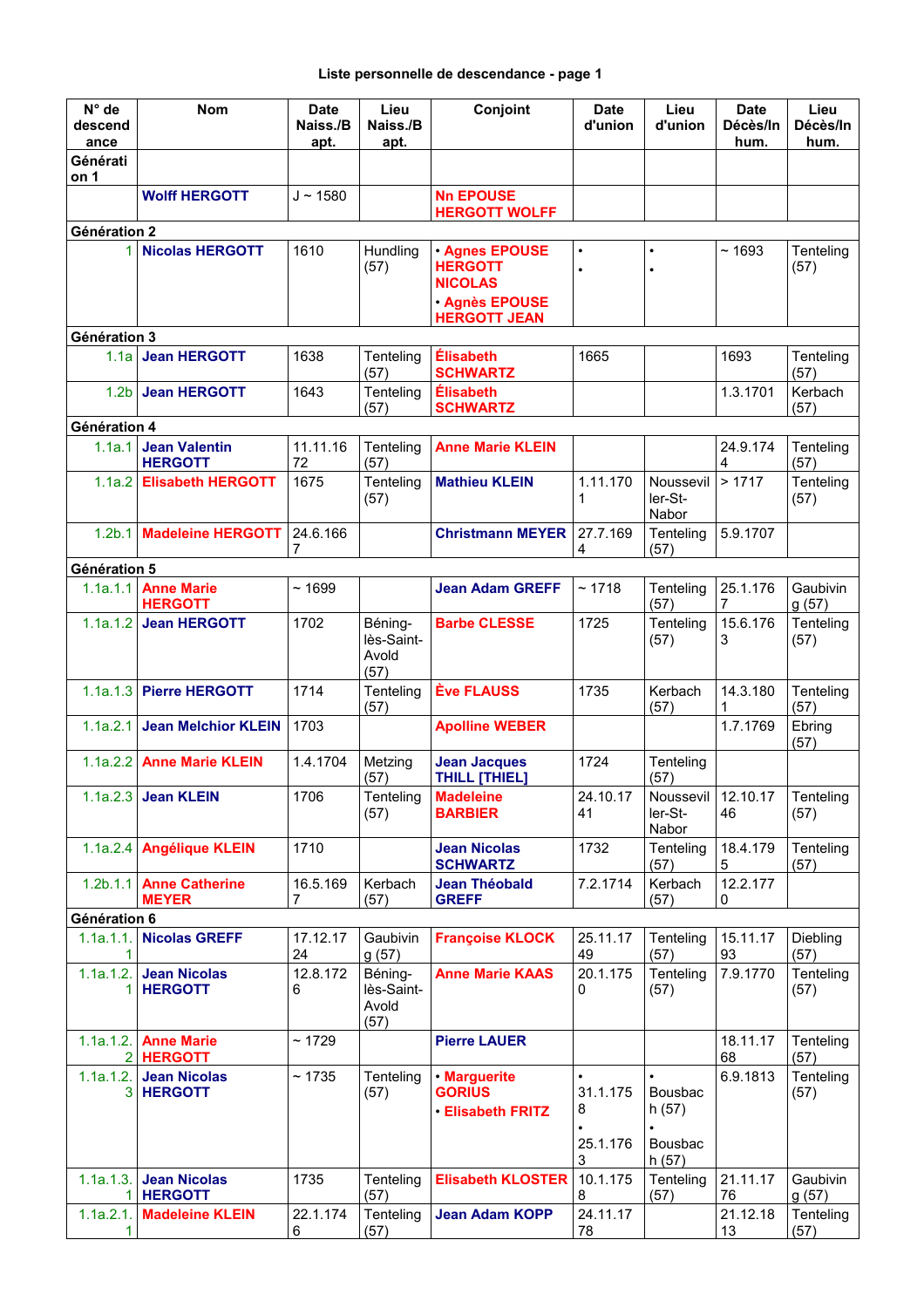## **Liste personnelle de descendance - page 2**

| 1.                    | 1.1a.2.2.   Marguerite THILL<br>[THIEL]       | ~1731                      | Tenteling<br>(57)                              | <b>Jean Michel</b><br><b>SCHULTZ</b>     |                |                                    | 26.1.180<br>3  | Grosblied<br>erstroff<br>(57) |  |
|-----------------------|-----------------------------------------------|----------------------------|------------------------------------------------|------------------------------------------|----------------|------------------------------------|----------------|-------------------------------|--|
| 1.1a.2.3.<br>1.       | <b>Jean Nicolas KLEIN</b>                     | 4.1.1746                   | Tenteling<br>(57)                              | <b>Madeleine KIPPER</b>                  | 24.1.177<br>7  | Tenteling<br>(57)                  | 26.6.181<br>8  | Diebling<br>(57)              |  |
| 1                     | 1.1a.2.4. Jean SCHWARTZ                       | 1733                       | Tenteling<br>(57)                              | <b>Anne Marie</b><br><b>HASDENTEUFEL</b> | 27.1.176<br>1  | Tenteling<br>(57)                  | 5.12.179<br>8  | Diebling<br>(57)              |  |
|                       | 1.1a.2.4. Anne Catherine<br>2 SCHWARTZ        | ~1736                      | Tenteling<br>(57)                              | <b>Jean Didier MERTZ</b>                 | 15.11.17<br>63 | Tenteling<br>(57)                  | 6.1.1817       | Diebling<br>(57)              |  |
| 3                     | 1.1a.2.4. Apolline SCHWARTZ                   | 1737                       | Tenteling<br>(57)                              | <b>Jean Nicolas KARP</b>                 | 5.2.1765       | Tenteling<br>(57)                  | 16.6.181<br>2  |                               |  |
| 1.1a.2.4.<br>4        | <b>Jean Adam</b><br><b>SCHWARTZ</b>           | 23.3.175<br>4              | Tenteling<br>(57)                              | <b>Anne-Catherine</b><br><b>SCHULTZ</b>  | 4.2.1777       | Tenteling<br>(57)                  | 23.4.180<br>2  | Ebring<br>(57)                |  |
| $1.2b.1.1$ .<br>1.    | <b>Jean GREFF</b>                             | 30.4.171<br>$\overline{2}$ | Gaubivin<br>g(57)                              | <b>Anne Marie</b><br><b>MULLER</b>       |                |                                    | 26.12.17<br>77 | Folkling<br>(57)              |  |
| $1.2b.1.1$ .<br>2     | <b>Jacques GREFF</b>                          | 9.4.1718                   | Gaubivin<br>g(57)                              | <b>Marguerite KLESS</b>                  |                |                                    | 24.1.177<br>1  | Gaubivin<br>g(57)             |  |
| Génération 7          |                                               |                            |                                                |                                          |                |                                    |                |                               |  |
| 1.1a.1.1.<br>1.1      | <b>Barbe GREFF</b>                            | 21.7.176<br>8              | Tenteling<br>(57)                              | <b>Nicolas KREBS</b>                     | 16.11.17<br>90 | Tenteling<br>(57)                  | 15.7.180<br>1  | Diebling<br>(57)              |  |
| 1.1a.1.2.             | <b>Marguerite</b><br>1.1 HERGOTT              | 17.4.176<br>9              | Tenteling<br>(57)                              | <b>Georges NAGEL</b>                     | 19.1.179<br>4  | Tenteling<br>(57)                  | 15.3.183<br>2  | Tenteling<br>(57)             |  |
| 2.1                   | 1.1a.1.2. Pierre LAUER                        | 19.1.175<br>7              | Noussevil<br>ler-lès-<br><b>Bitche</b><br>(57) | <b>Marguerite GREFF</b>                  |                |                                    | 21.10.18<br>21 | Tenteling<br>(57)             |  |
| 2.2                   | 1.1a.1.2. Anne-Marie LAUER                    | 29.12.17<br>60             | Tenteling<br>(57)                              | <b>Jean NAGEL</b>                        | 11.1.178<br>5  |                                    | 6.4.1822       | Ebring<br>(57)                |  |
| 1.1a.1.2.<br>3.1a     | <b>Jean HERGOTT</b>                           | 8.11.176<br>0              | Bousbac<br>h(57)                               | <b>Marie EGLOFF</b>                      |                |                                    | 13.6.183<br>1  | Tenteling<br>(57)             |  |
| 1.1a.1.2.             | <b>Anne-Marie</b><br>3.2b HERGOTT             | 5.10.177<br>4              | Tenteling<br>(57)                              | <b>Nicolas SCHMITT</b>                   | 8.6.1799       | Tenteling<br>(57)                  | 15.12.18<br>25 | Tenteling<br>(57)             |  |
| 1.1a.1.3.<br>1.1      | <b>Jean HERGOTT</b>                           | 17.7.177<br>6              | Tenteling<br>(57)                              | <b>Eve GREFF</b>                         | 7.2.1796       | Folkling<br>(57)                   | 5.3.1836       | Tenteling<br>(57)             |  |
| 1.1a.2.1.<br>1.1      | <b>Marguerite KOPP</b>                        | 5.6.1780                   | Tenteling<br>(57)                              | <b>Jean MATHIS</b>                       | 20.1.180<br>6  | Tenteling<br>(57)                  | 25.4.186<br>0  | Diebling<br>(57)              |  |
| 1.1a.2.2.<br>1.1      | <b>Madeleine SCHULTZ</b>                      | 25.3.176<br>8              | Grosblied<br>erstroff<br>(57)                  | <b>André KARMAN</b>                      |                |                                    | 9.4.1809       | Grosblied<br>erstroff<br>(57) |  |
| 1.1                   | 1.1a.2.3. Françoise KLEIN                     | 23.6.177<br>8              | Diebling<br>(57)                               | Nicolas KLOCK                            | 7.2.1804       | Diebling<br>(57)                   | 8.11.186<br>0  | Diebling<br>(57)              |  |
| 1.1a.2.4.<br>1.1      | <b>Dominique</b><br><b>SCHWARTZ</b>           | 28.6.177<br>1              | Diebling<br>(57)                               | <b>Madeleine KAAS</b>                    | 19.1.179<br>9  | Puttelang<br>e-aux-<br>Lacs $(57)$ | 19.6.185<br>9  | Diebling<br>(57)              |  |
| 1.1a.2.4.<br>2.1      | <b>Jean Nicolas MERTZ</b>                     | 24.2.177<br>9              | Diebling<br>(57)                               | <b>Anne Catherine</b><br><b>KREBS</b>    | 16.8.181<br>4  | Diebling<br>(57)                   | 6.7.1860       | Diebling<br>(57)              |  |
|                       | 1.1a.2.4. Nicolas (jean-<br>3.1 Nicolas) KARP | 28.8.176<br>9              | Tenteling<br>(57)                              | <b>Anne Marie</b><br><b>SCHMITT</b>      | 22.2.181<br>0  | Tenteling<br>(57)                  | 8.1.1834       | Tenteling<br>(57)             |  |
| 1.1a.2.4.<br>4.1      | <b>Henry SCHWARTZ</b>                         | 23.7.178<br>$\overline{7}$ | Tenteling<br>(57)                              | <b>Elisabeth NAGEL</b>                   | 22.10.18<br>10 | Tenteling<br>(57)                  | 11.9.186<br>5  | Tenteling<br>(57)             |  |
| 1.1                   | 1.2b.1.1. Madeleine GREFF                     | 1753                       |                                                |                                          |                |                                    | 1820           |                               |  |
| 2.1                   | 1.2b.1.1.   Anne Marie GREFF                  | 16.8.175<br>8              | Gaubivin<br>g(57)                              | <b>Nicolas WEBER</b>                     | 15.1.180<br>7  | Tenteling<br>(57)                  | 1.3.1808       | Ebring<br>(57)                |  |
| $1.2b.1.1$ .<br>2.2   | <b>Marguerite GREFF</b>                       | 27.5.176<br>1              | Folkling<br>(57)                               | <b>Pierre LAUER</b>                      |                |                                    | 7.3.1835       | Tenteling<br>(57)             |  |
| Génération 8          |                                               |                            |                                                |                                          |                |                                    |                |                               |  |
| 1.1a.1.1.             | <b>Anne Catherine</b><br>$1.1.1$ KREBS        | 17.1.179<br>$\overline{2}$ | Diebling<br>(57)                               | <b>Jean Nicolas</b><br><b>MERTZ</b>      | 16.8.181<br>4  | Diebling<br>(57)                   | 17.12.18<br>57 | Diebling<br>(57)              |  |
| 1.1a.1.2.<br>1.1.1    | <b>Jean Nicolas NAGEL</b>                     | 18.3.179<br>8              | Tenteling<br>(57)                              | <b>Elisabeth SCHMITT</b>                 |                |                                    | 3.12.187<br>2  | Tenteling<br>(57)             |  |
| $+1.1a.1.2$<br>.2.1.1 | <b>Marguerite LAUER</b>                       | 31.5.179<br>5              | Tenteling<br>(57)                              | <b>Jean FORMERY</b>                      | 4.2.1817       | Tenteling<br>(57)                  | 3.11.187<br>3  | Tenteling<br>(57)             |  |
|                       | 1.1a.1.2. Elisabeth NAGEL                     | 2.4.1786                   | Tenteling                                      | <b>Henry SCHWARTZ</b>                    | 22.10.18       | Tenteling                          | 24.1.184       | Tenteling                     |  |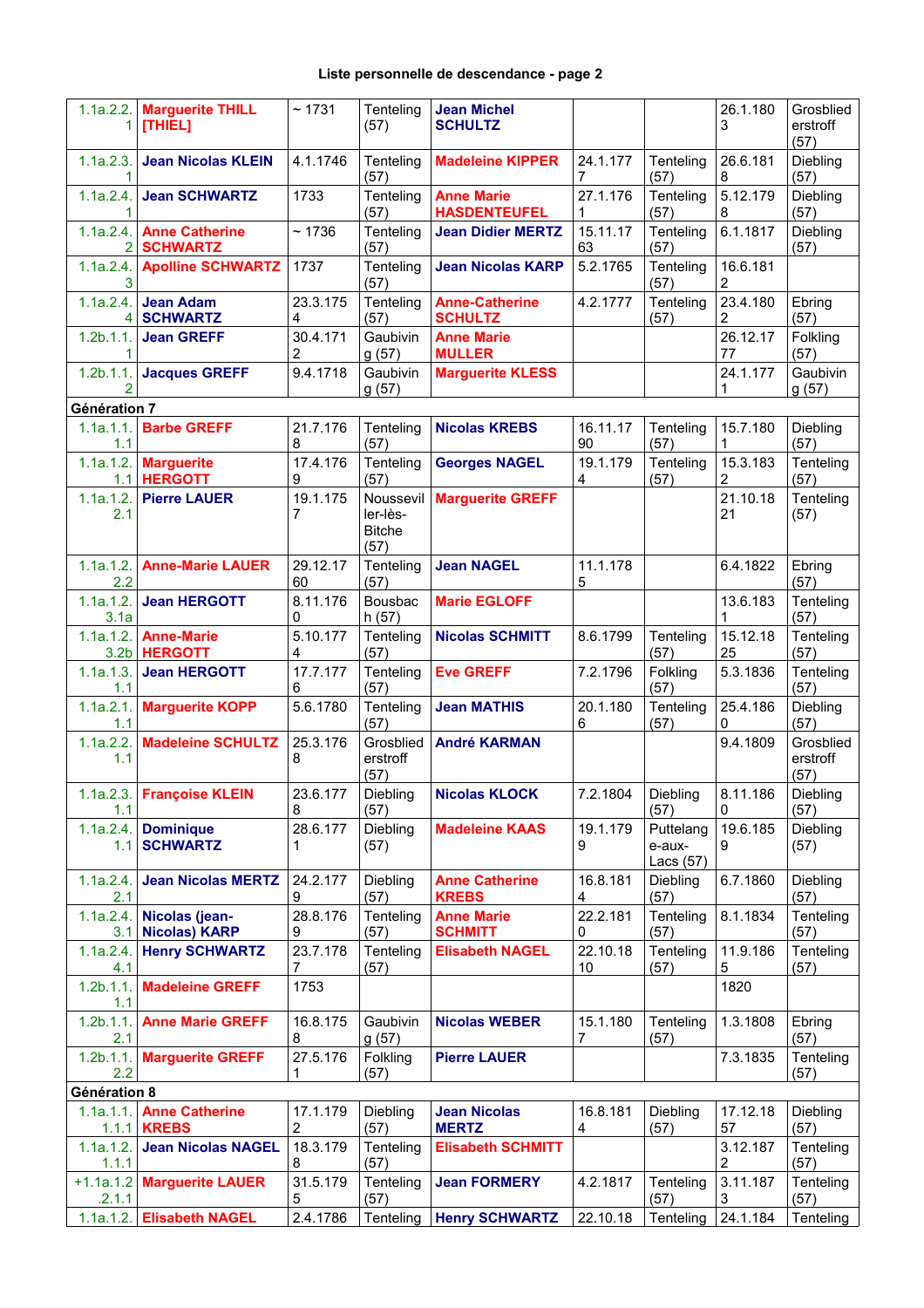| 2.2.1                                             |                                          |                            | (57)                          |                                                         | 10                             | (57)                                     | 8                       | (57)                               |
|---------------------------------------------------|------------------------------------------|----------------------------|-------------------------------|---------------------------------------------------------|--------------------------------|------------------------------------------|-------------------------|------------------------------------|
| 3.1a.1                                            | 1.1a.1.2.   Anne-Marie<br><b>HERGOTT</b> | 17.11.17<br>98             | Tenteling<br>(57)             | <b>Jean FRITZ</b>                                       | 31.1.182<br>7                  | Tenteling<br>(57)                        | 11.10.18<br>70          | Tenteling<br>(57)                  |
| 1.1a.1.2.<br>3.2 <sub>b.1</sub>                   | <b>Elisabeth SCHMITT</b>                 | 2.6.1800                   | Tenteling<br>(57)             | <b>Jean Nicolas</b><br><b>NAGEL</b>                     |                                |                                          | 16.7.185<br>4           | Tenteling<br>(57)                  |
| 1.1a.1.3.<br>1.1.1                                | <b>Nicolas HERGOTT</b>                   | 20.2.180<br>8              | Cocheren<br>(57)              | <b>Anne Marie THILL</b><br>[THIEL]                      | 5.8.1841                       | Noussevil<br>ler-St-<br>Nabor            | 27.9.184<br>2           | Gaubivin<br>g(57)                  |
| 1.1a.2.1.<br>1.1.1                                | <b>Anne MATHIS</b>                       | 26.12.18<br>09             | Diebling<br>(57)              | <b>Jean SCHWARTZ</b>                                    |                                |                                          | 20.8.188<br>6           | Diebling<br>(57)                   |
| 1.1a.2.1.<br>1.1.2                                | <b>Jean Adam MATHIS</b>                  | 15.7.182<br>5              | Diebling<br>(57)              | <b>Marguerite BOUR ()</b>                               | 19.10.18<br>52                 | Tenteling<br>(57)                        | 17.7.186<br>5           | Diebling<br>(57)                   |
| 1.1a.2.2.<br>1.1.1                                | <b>Barbe KARMANN</b><br>(KARMAN)         | 5.12.179<br>5              | Grosblied<br>erstroff<br>(57) | <b>Nicolas KIHL</b>                                     | 6.2.1821                       | Grosblied<br>erstroff<br>(57)            | 9.6.1871                | Sarregue<br>mines<br>Neunkirc<br>h |
| 1.1a.2.3.<br>1.1.1                                | <b>Anne Marie KLOCK</b>                  | 27.1.182<br>1              | Diebling<br>(57)              | <b>Daniel KARP</b>                                      | 9.11.184<br>6                  |                                          | 5.2.1905                | Diebling<br>(57)                   |
| 1.1a.2.4.                                         | <b>Madeleine</b><br>1.1.1 SCHWARTZ       | 21.2.180<br>5              | Diebling<br>(57)              | <b>Jean LAUER</b>                                       | 15.11.18<br>27                 | Diebling<br>(57)                         | 6.6.1879                | Diebling<br>(57)                   |
| 1.1a.2.4.<br>1.1.2                                | <b>Jean SCHWARTZ</b>                     | 27.12.18<br>09             | Diebling<br>(57)              | <b>Anne MATHIS</b>                                      |                                |                                          | 13.2.188<br>8           | Diebling<br>(57)                   |
| $+1.1a.2.4$<br>.2.1.1<br>(1.1a.1.1.<br>1.1.1.1    | <b>Catherine MERTZ</b>                   | 27.10.18<br>27             | Diebling<br>(57)              | <b>Jean WEBER</b>                                       | 23.10.18<br>54                 |                                          | 8.11.189<br>0           | Diebling<br>(57)                   |
| 1.1a.2.4.<br>3.1.1                                | <b>Daniel KARP</b>                       | 10.10.18<br>17             | Ebring<br>(57)                | <b>Anne Marie KLOCK</b>                                 | 9.11.184<br>6                  |                                          | 9.7.1878                | Diebling<br>(57)                   |
| $+1.1a.2.4$<br>.4.1.1<br>(1.1a.1.2.<br>2.2.1.1)   | <b>Elisabeth</b><br><b>SCHWARTZ</b>      | 11.3.182<br>7              | Tenteling<br>(57)             | <b>Jean-Nicolas FRITZ</b>                               | 18.6.185<br>5                  | Tenteling<br>(57)                        | 15.12.19<br>00          | Tenteling<br>(57)                  |
| 1.2b.1.1.<br>2.1.1                                | <b>Marie WEBER</b>                       | 31.10.17<br>87             | Ebring<br>(57)                | <b>Jacques Wendel</b><br><b>HASDENTEUFEL</b>            | 15.1.180<br>7                  | Tenteling<br>(57)                        | 12.5.185<br>2           | Diebling<br>(57)                   |
| $+1.2b.1.1$<br>.2.2.1<br>(1.1a.1.2.<br>2.1.1)     | <b>Marguerite LAUER</b>                  | 31.5.179<br>5              | Tenteling<br>(57)             | <b>Jean FORMERY</b>                                     | 4.2.1817                       | Tenteling<br>(57)                        | 3.11.187<br>3           | Tenteling<br>(57)                  |
| Génération 9                                      |                                          |                            |                               |                                                         |                                |                                          |                         |                                    |
| .1.1.1.1                                          | +1.1a.1.1   Catherine MERTZ              | 27.10.18<br>27             | Diebling<br>(57)              | <b>Jean WEBER</b>                                       | 23.10.18<br>54                 |                                          | 8.11.189<br>$\mathbf 0$ | Diebling<br>(57)                   |
| $+1.1a.1.2$<br>.1.1.1.1                           | <b>Nicolas NAGEL</b>                     | 26.11.18<br>29             | Tenteling<br>(57)             | <b>Marie FORMERY</b>                                    | 27.1.185<br>6                  | Tenteling<br>(57)                        | 19.9.190<br>9           | Tenteling<br>(57)                  |
| 1.1a.1.2.<br>2.1.1.1                              | <b>Marie FORMERY</b>                     | 24.6.183<br>2              | Tenteling<br>(57)             | <b>Nicolas NAGEL</b>                                    | 27.1.185<br>6                  | Tenteling<br>(57)                        | 25.7.189<br>6           | Tenteling<br>(57)                  |
| $+1.1a.1.2$<br>.2.2.1.1                           | <b>Elisabeth</b><br><b>SCHWARTZ</b>      | 11.3.182<br>7              | Tenteling<br>(57)             | <b>Jean-Nicolas FRITZ</b>                               | 18.6.185<br>5                  | Tenteling<br>(57)                        | 15.12.19<br>00          | Tenteling<br>(57)                  |
| 1.1a.1.2.<br>3.1a.1.1                             | <b>Jean-Nicolas FRITZ</b>                | 20.11.18<br>27             | Tenteling<br>(57)             | <b>Elisabeth</b><br><b>SCHWARTZ</b>                     | 18.6.185<br>5                  | Tenteling<br>(57)                        | 6.11.191<br>2           | Tenteling<br>(57)                  |
| $+1.1a.1.2$<br>.3.2b.1.1<br>(1.1a.1.2.<br>1.1.1.1 | <b>Nicolas NAGEL</b>                     | 26.11.18<br>29             | Tenteling<br>(57)             | <b>Marie FORMERY</b>                                    | 27.1.185<br>6                  | Tenteling<br>(57)                        | 19.9.190<br>9           | Tenteling<br>(57)                  |
| 1.1a.1.3.<br>1.1.1.1                              | <b>Jean HERGOTT</b>                      | 1842                       |                               | <b>Jeanne Marguerite</b><br><b>Rosal DELUS</b>          | 9.1.1866                       | Folkling<br>(57)                         | 1.9.1886                | Gaubivin<br>g(57)                  |
| $+1.1a.2.1$<br>.1.1.1.1                           | <b>Wendel SCHWARTZ</b>                   | 19.12.18<br>39             | Diebling<br>(57)              | <b>Marie MODLER</b>                                     | 23.4.186<br>6                  | Diebling<br>(57)                         | 18.5.190<br>9           | Diebling<br>(57)                   |
| 1.1a.2.1.<br>1.1.2.1                              | <b>Guillaume MATHIS</b>                  | 27.12.18<br>62             | Diebling<br>(57)              | <b>Anne-Marie BOUR</b><br>(4)<br><b>Elisabeth HAMAN</b> | 15.9.188<br>7<br>22.4.189<br>0 | • Diebling<br>(57)<br>Henriville<br>(57) | 10.1.194<br>9           | Diebling<br>(57)                   |
| 1.1a.2.2.<br>1.1.1.1                              | <b>Jean Nicolas KIHL</b>                 | 19.3.183<br>$\overline{7}$ | Sarregue<br>mines             | <b>Marie WEINMAN</b><br>(WEINMANN)                      | 13.11.18<br>66                 | Sarregue<br>mines                        | 26.9.191<br>7           |                                    |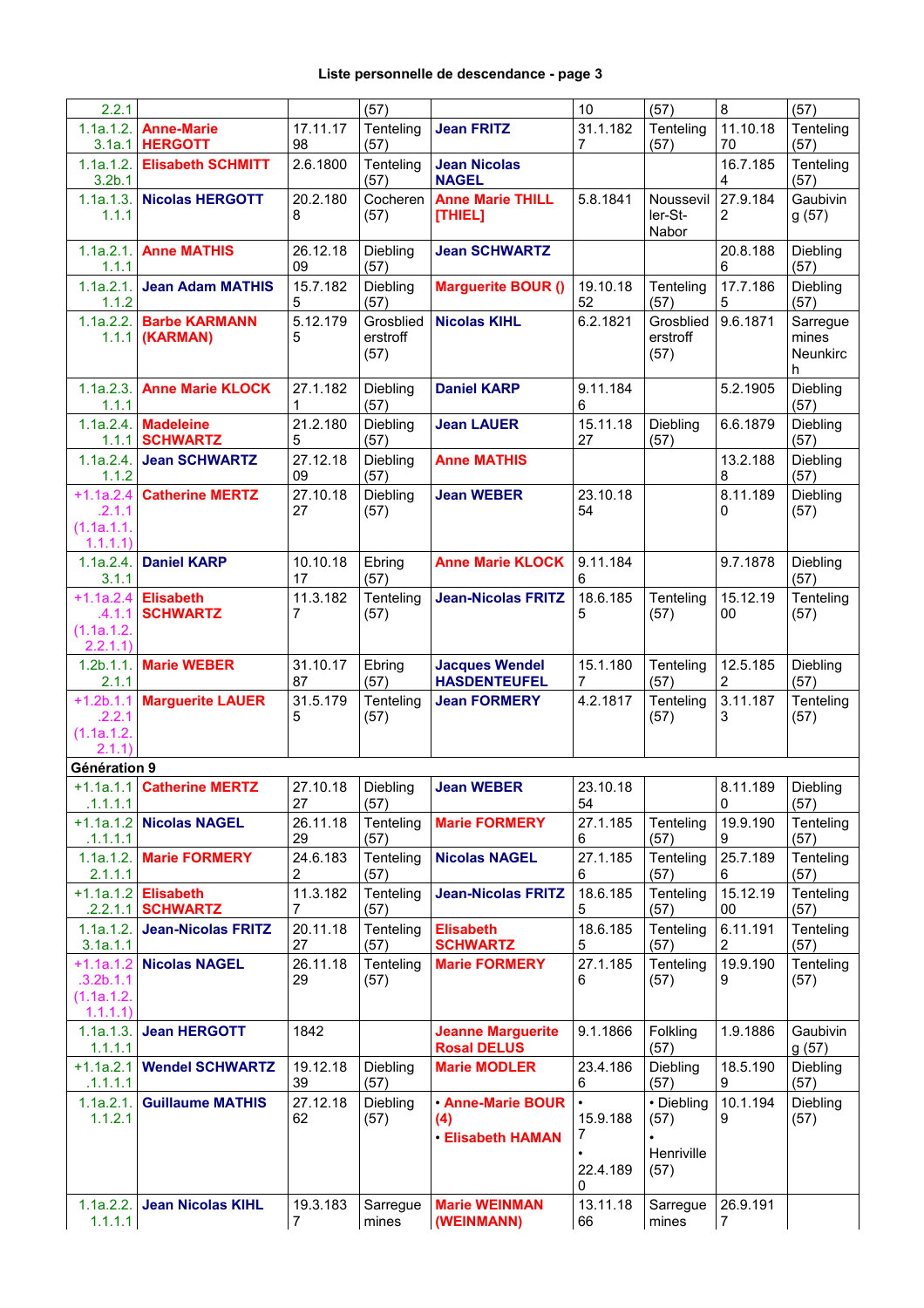|                            |                                         |                | <b>Neunkirc</b><br>h |                                          |                       | Neunkirc<br>h         |                            |                   |
|----------------------------|-----------------------------------------|----------------|----------------------|------------------------------------------|-----------------------|-----------------------|----------------------------|-------------------|
| $+1.1a.2.3$                | <b>Jean Nicolas KARP</b>                | 25.5.185       | Diebling             | <b>Louise LEGRAND</b>                    | 18.7.189              | Diebling              | 6.4.1899                   | Diebling          |
| .1.1.1.1<br>1.1a.2.4.      | <b>Marguerite LAUER</b>                 | 5<br>20.8.182  | (57)<br>Diebling     | <b>Wendelin BOUR (1)</b>                 | 2<br>21.11.18         | (57)<br>Diebling      | 11.6.190                   | (57)<br>Diebling  |
| 1.1.1.1<br>$+1.1a.2.4$     | <b>Wendel SCHWARTZ</b>                  | 8<br>19.12.18  | (57)<br>Diebling     | <b>Marie MODLER</b>                      | 59<br>23.4.186        | (57)<br>Diebling      | $\overline{2}$<br>18.5.190 | (57)<br>Diebling  |
| .1.1.2.1                   |                                         | 39             | (57)                 |                                          | 6                     | (57)                  | 9                          | (57)              |
| (1.1a.2.1.<br>1.1.1.1      |                                         |                |                      |                                          |                       |                       |                            |                   |
| $+1.1a.2.4$<br>.3.1.1.1    | <b>Jean Nicolas KARP</b>                | 25.5.185<br>5  | Diebling<br>(57)     | <b>Louise LEGRAND</b>                    | 18.7.189<br>2         | Diebling<br>(57)      | 6.4.1899                   | Diebling<br>(57)  |
| (1.1a.2.3.<br>1.1.1.1      |                                         |                |                      |                                          |                       |                       |                            |                   |
| 1.2b.1.1.<br>2.1.1.1       | <b>Madeleine</b><br><b>HASDENTEUFEL</b> | 24.4.181<br>7  | Diebling<br>(57)     | <b>Pierre</b><br><b>GRISELHUBER</b>      | 28.1.183<br>9         | Diebling<br>(57)      | 25.8.189<br>3              | Diebling<br>(57)  |
| Génération 10              |                                         |                |                      |                                          |                       |                       |                            |                   |
| 1.1a.1.1.                  | <b>Madeleine WEBER</b>                  | 3.12.185       | Diebling             | <b>Jean Nicolas</b>                      | 18.11.18              | Diebling              | 2.6.1930                   | Diebling          |
| 1.1.1.1.1<br>$+1.1a.1.2$   | <b>Madeleine NAGEL</b>                  | 8<br>24.10.18  | (57)<br>Tenteling    | <b>FERSING</b><br><b>Jean FRITZ</b>      | 89                    | (57)                  | 24.10.19                   | (57)<br>Tenteling |
| .1.1.1.1.1                 |                                         | 57             | (57)                 |                                          |                       |                       | 29                         | (57)              |
| $+1.1a.1.2$<br>.2.1.1.1.1  | <b>Madeleine NAGEL</b>                  | 24.10.18<br>57 | Tenteling<br>(57)    | <b>Jean FRITZ</b>                        |                       |                       | 24.10.19<br>29             | Tenteling<br>(57) |
| (1.1a.1.2.<br>1.1.1.1.1    |                                         |                |                      |                                          |                       |                       |                            |                   |
| $+1.1a.1.2$<br>.2.2.1.1.1  | <b>Jean FRITZ</b>                       | 8.11.185<br>6  | Tenteling<br>(57)    | <b>Madeleine NAGEL</b>                   |                       |                       | 19.7.193<br>4              | Tenteling<br>(57) |
| $+1.1a.1.2$<br>.3.1a.1.1.  | <b>Jean FRITZ</b>                       | 8.11.185<br>6  | Tenteling<br>(57)    | <b>Madeleine NAGEL</b>                   |                       |                       | 19.7.193<br>4              | Tenteling<br>(57) |
|                            |                                         |                |                      |                                          |                       |                       |                            |                   |
| (1.1a.1.2.<br>2.2.1.1.1)   |                                         |                |                      |                                          |                       |                       |                            |                   |
| 1.1a.1.3.<br>1.1.1.1.1     | <b>Ferdinand HERGOTT</b>                | 21.10.18<br>68 | Gaubivin<br>g(57)    | <b>Anne WAGNER</b>                       | 25.2.188<br>9         | Folkling<br>(57)      | 4.3.1905                   | Gaubivin<br>g(57) |
| 1.1a.2.1.                  | <b>Nicolas SCHWARTZ</b>                 | 28.10.18       | Diebling             | Louise BOUR ()                           | 8.5.1905              | Diebling              | 3.1.1947                   | Dombasl           |
| 1.1.1.1.1                  |                                         | 77             | (57)                 |                                          |                       | (57)                  |                            | e-sur-<br>Meurthe |
| 1.1a.2.1.                  | <b>Marie MATHIS</b>                     | 26.1.188       |                      |                                          |                       |                       | 20.1.198                   | (54)<br>Diebling  |
| 1.1.2.1.1                  |                                         | 9              | Diebling<br>(57)     | <b>· Jean Georges</b><br><b>GUERBER</b>  | 4.2.1907              | • Diebling<br>(57)    | 1                          | (57)              |
| a                          |                                         |                |                      | · Aloyse BOUR ()                         | $\bullet$<br>9.9.1918 | • Diebling<br>(57)    |                            |                   |
| 1.1a.2.2.                  | <b>Nicolas KIHL</b>                     | 3.9.1878       | Sarregue             | <b>Joséphine CLOSE</b>                   | 23.10.19              | Dieuze                | 5.4.1952                   | Sarregue          |
| 1.1.1.1.1                  |                                         |                | mines<br>Neunkirc    |                                          | 05                    | (57)                  |                            | mines<br>Neunkirc |
|                            |                                         |                | h                    |                                          |                       |                       |                            | h                 |
| .1.1.1.1.1                 | $+1.1a.2.3$ Louise KARP                 | 1.1.1893       | Diebling<br>(57)     |                                          |                       |                       | ~1953                      | Diebling<br>(57)  |
| .1.1.1.1.2                 | +1.1a.2.3 Victor KARP                   | 19.5.189<br>4  | Diebling<br>(57)     | <b>Marie Elisabeth</b><br><b>FERSING</b> | 4.5.1925              | Diebling<br>(57)      | 3.11.197<br>9              | Sarregue<br>mines |
|                            |                                         |                |                      |                                          |                       |                       |                            | (57)              |
| $+1.1a.2.3$<br>.1.1.1.1.3  | <b>Joseph KARP</b>                      | 14.8.189<br>5  | Diebling<br>(57)     | <b>Josephine ERNST</b>                   | 2.8.1921              | Loupersh<br>ouse (57) | 18.12.19<br>73             | Forbach<br>(57)   |
|                            | +1.1a.2.3 Marie Jeanne KARP             | 1.12.189       | Diebling             | <b>Léon HERGOTT</b>                      | 14.11.19              | Diebling              | 26.4.196<br>0              | Diebling          |
| .1.1.1.1.4<br>$+1.1a.2.3$  | <b>Josephine KARP</b>                   | 6<br>22.7.189  | (57)<br>Diebling     |                                          | 27                    | (57)                  | 2.3.1899                   | (57)<br>Diebling  |
| .1.1.1.1.5<br>$+1.1a.2.3$  | <b>Catherine KARP</b>                   | 8<br>6.11.189  | (57)<br>Diebling     | <b>Joseph Léonard</b>                    |                       |                       | 20.10.19                   | (57)<br>Diebling  |
| .1.1.1.1.6                 |                                         | 9              | (57)                 | <b>ERNST</b>                             |                       |                       | 67                         | (57)              |
| 1.1a.2.4.<br>1.1.1.1.1     | Jean BOUR (1)                           | 25.12.18<br>62 | Diebling<br>(57)     | <b>Marie METZINGER</b>                   | 22.10.18<br>88        | Diebling<br>(57)      | 29.8.193<br>4              | Diebling<br>(57)  |
| 1.2b.1.1.                  | <b>Marie</b><br><b>GRISELHUBER</b>      | 26.10.18<br>39 | Diebling<br>(57)     | <b>Christophe</b><br><b>LEGRAND</b>      | 20.11.18<br>67        | Diebling<br>(57)      | 14.4.191<br>1              | Diebling<br>(57)  |
| 2.1.1.1.1<br>Génération 11 |                                         |                |                      |                                          |                       |                       |                            |                   |
| 1.1a.1.1.                  | <b>Marie Madeleine</b>                  | 25.12.18       | Diebling             | <b>Jean Nicolas FRITZ</b>                | 15.7.191              | Diebling              | 30.3.194                   | Touvérac          |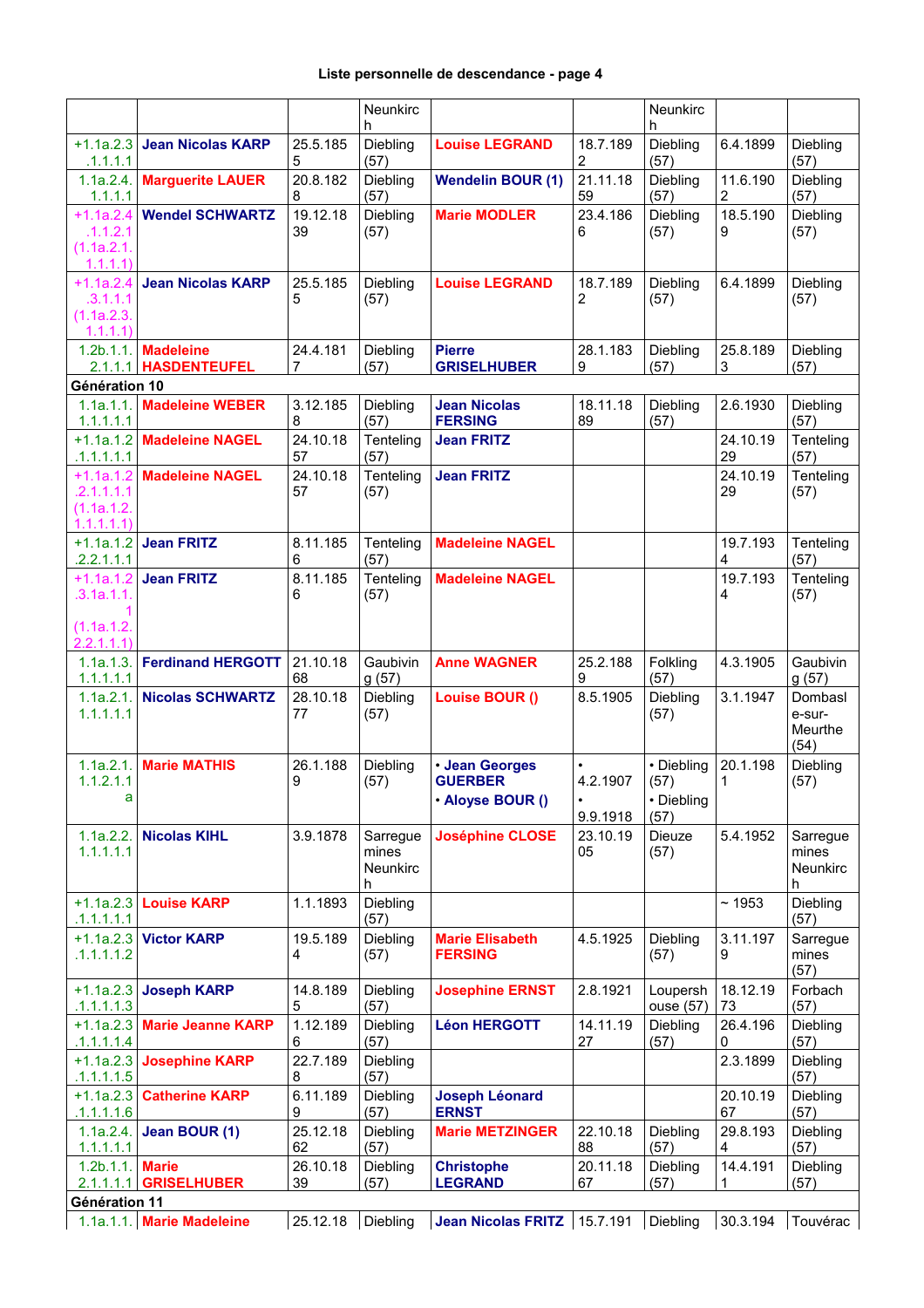| 1.1.1.1.1.                          | <b>FERSING</b>                                        | 91             | (57)              |                                          | 8              | (57)             | 0              | (16)              |
|-------------------------------------|-------------------------------------------------------|----------------|-------------------|------------------------------------------|----------------|------------------|----------------|-------------------|
| $+1.1a.1.2$<br>.1.1.1.1.1           | <b>Jean Nicolas FRITZ</b>                             | 25.9.188<br>7  | Tenteling<br>(57) | <b>Marie Madeleine</b><br><b>FERSING</b> | 15.7.191<br>8  | Diebling<br>(57) | 7.6.1967       | Freyming          |
| $\mathbf{.1}$                       |                                                       |                |                   |                                          |                |                  |                | Merlebac<br>h(57) |
| $+1.1a.1.2$<br>.2.2.1.1.1           | <b>Jean Nicolas FRITZ</b>                             | 25.9.188<br>7  | Tenteling<br>(57) | <b>Marie Madeleine</b><br><b>FERSING</b> | 15.7.191<br>8  | Diebling<br>(57) | 7.6.1967       | Freyming          |
| (1.1a.1.2.<br>1.1.1.1.1.            |                                                       |                |                   |                                          |                |                  |                | Merlebac<br>h(57) |
| 1)<br>1.1a.1.3.<br>1                | <b>Julie Bernardine</b><br>1.1.1.1.1.   HERGOTT       | 24.6.188<br>9  | Gaubivin<br>g(57) | <b>Nicolas LAUER</b>                     | 23.10.19<br>11 | Folkling<br>(57) | 9.6.1913       | Folkling<br>(57)  |
| 1.1a.1.3.<br>1.1.1.1.1.1<br>2       | <b>Delphine Marguerite</b><br><b>HERGOTT</b>          | 1.6.1891       | Gaubivin<br>g(57) | <b>Nicolas Emile</b><br><b>CLAVE</b>     | 27.7.191<br>4  | Folkling<br>(57) |                |                   |
| 1.1a.1.3.<br>1.1.1.1.1.<br>3        | <b>Léon HERGOTT</b>                                   | 14.10.18<br>93 | Gaubivin<br>g(57) | <b>Marie Jeanne KARP</b>                 | 14.11.19<br>27 | Diebling<br>(57) | 3.10.198<br>4  | Diebling<br>(57)  |
| 1.1.1.1.1.<br>4                     | 1.1a.1.3.   Marie Augustine<br><b>HERGOTT</b>         | 3.3.1895       | Folkling<br>(57)  |                                          |                |                  | 21.9.189<br>7  | Folkling<br>(57)  |
| 1.1a.1.3.<br>1.1.1.1.1.1<br>5       | <b>Eugène Joseph</b><br><b>HERGOTT</b>                | 25.3.189<br>8  | Gaubivin<br>g(57) | <b>Marie Louise</b><br><b>EGLOFF</b>     | J<br>3.9.1928  | Folkling<br>(57) |                |                   |
| 1.1.1.1.1.1<br>6                    | 1.1a.1.3. Emma Josephine<br><b>HERGOTT</b>            | 22.3.190<br>5  | Gaubivin<br>g(57) | <b>Georges Adrien</b><br><b>GREFF</b>    | 25.4.192<br>7  | Folkling<br>(57) | 12.4.198<br>0  | Forbach<br>(57)   |
| 1.1a.1.3.<br>1.1.1.1.1.1<br>7       | <b>Lucien Ferdinand</b><br><b>HERGOTT</b>             |                |                   |                                          |                |                  | 3.9.1899       | Folkling<br>(57)  |
| 1.1a.2.1.<br>1.1.1.1.1.             | <b>Marie Elisabeth</b><br><b>SCHWARTZ</b>             | 24.4.191<br>7  | Diebling<br>(57)  | <b>Eugène FABING</b>                     | 21.4.193<br>5  | Diebling<br>(57) | 25.8.194<br>5  | Diebling<br>(57)  |
| 1.1a.2.1.<br>1.1.2.1.1<br>a.1a      | <b>Jean Casimir</b><br><b>GUERBER</b>                 | 11.11.19<br>07 | Diebling<br>(57)  |                                          |                |                  | 8.12.191<br>0  | Diebling<br>(57)  |
| 1.1.2.1.1<br>a.2a                   | 1.1a.2.1. Aloise Guillaume<br><b>GUERBER</b>          | 17.6.190<br>9  | Diebling<br>(57)  |                                          |                |                  | 27.10.19<br>32 | Diebling<br>(57)  |
| 1.1a.2.1.<br>1.1.2.1.1<br>a.3a      | <b>Marcel GUERBER</b>                                 | 11.7.191<br>3  | Diebling<br>(57)  |                                          |                |                  | 21.11.19<br>79 | Diebling<br>(57)  |
| 1.1a.2.1.<br>1.1.2.1.1<br>a.4a      | <b>Casimir GUERBER</b>                                | 1915           | Diebling<br>(57)  | <b>Marguerite</b><br><b>NICOLAS</b>      |                |                  | 6.1987         | Diebling<br>(57)  |
| 1.1a.2.1.<br>$1.1.2.1.1$ ()<br>a.5b | <b>Marie Louise BOUR</b>                              | 20.2.191<br>9  | Diebling<br>(57)  |                                          |                |                  | 1.5.1919       | Diebling<br>(57)  |
| a.6b                                | 1.1a.2.1. Yvonne Marie<br>1.1.2.1.1 Josephine BOUR () | 14.4.192<br>0  | Diebling<br>(57)  | <b>Victor WECKER</b>                     | 25.4.193<br>8  | Diebling<br>(57) | 1.1976         | Diebling<br>(57)  |
| $1.1.2.1.1$ ()<br>a.7b              | 1.1a.2.1. Jeanne Marie BOUR                           | 20.5.192<br>1. | Diebling<br>(57)  |                                          |                |                  | 13.9.192<br>1  | Diebling<br>(57)  |
| a.8b                                | 1.1a.2.1. Marguerite Marie<br>1.1.2.1.1 Rose BOUR ()  | 11.11.19<br>22 | Diebling<br>(57)  | <b>Albert FRITZ</b>                      | 12.8.194<br>5  | Diebling<br>(57) | 4.1981         | Diebling<br>(57)  |
| 1.1a.2.1.<br>$1.1.2.1.1$ ()<br>a.9b | <b>Marie-Thérèse BOUR</b>                             | 27.11.19<br>25 | Diebling<br>(57)  | <b>Eugène BRICKA</b>                     |                |                  |                |                   |
| a.10                                | 1.1a.2.1. Achille Marius<br>$1.1.2.1.1$ MATHIS        | 1.7.1929       | Diebling<br>(57)  | <b>Louise HERGOTT</b>                    |                |                  | 1.2.1990       | Diebling<br>(57)  |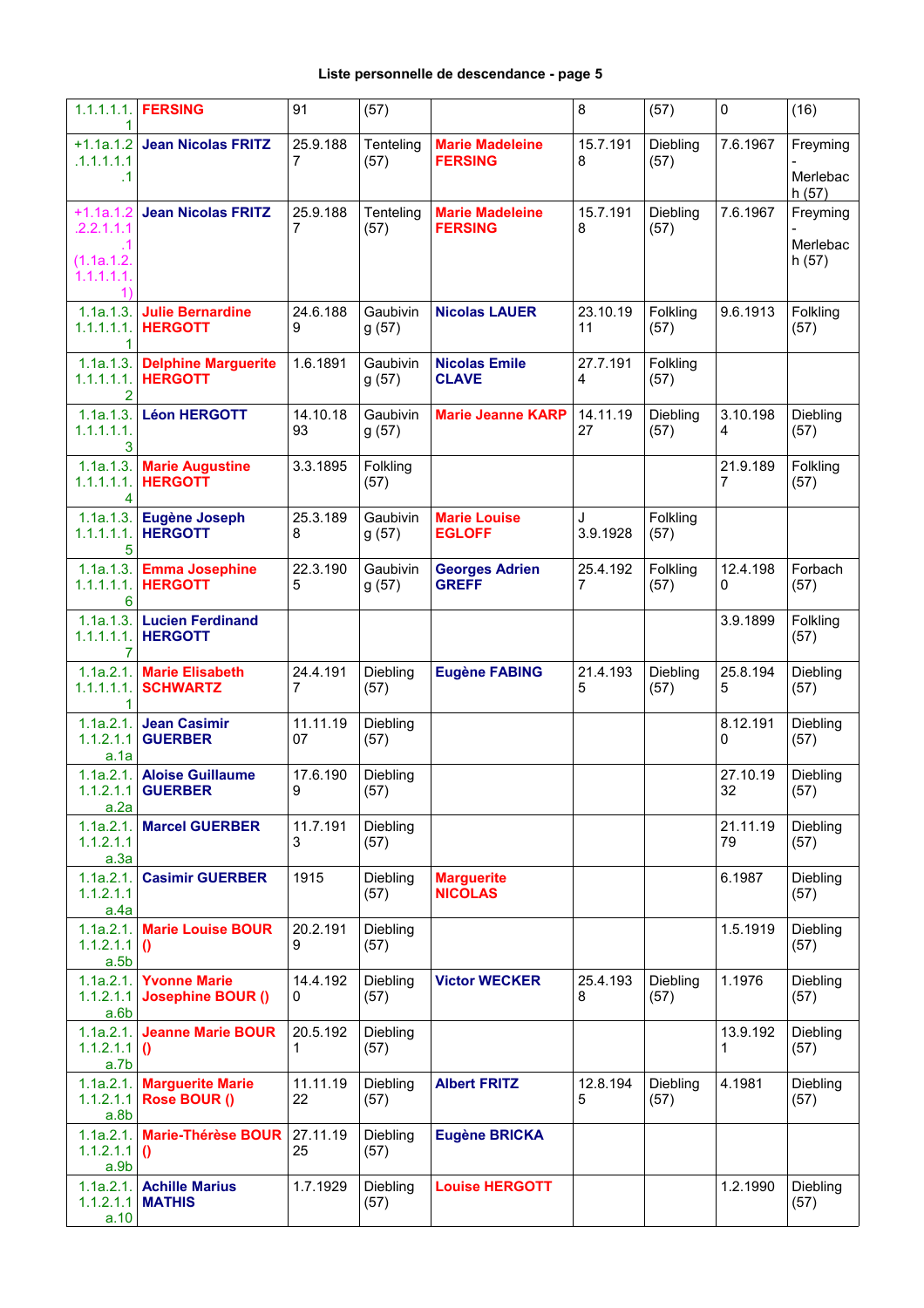## **Liste personnelle de descendance - page 6**

| 1.1a.2.2.<br>1.1.1.1.1.<br>1                         | <b>Marie KIHL</b>                                      | 23.3.192<br>2  | Sarregue<br>mines<br><b>Neunkirc</b><br>h | <b>Antoine (Tony)</b><br><b>WEISSANG</b>    | 24.8.194<br>5              | Sarregue<br>mines<br><b>Neunkirc</b><br>h | 2.10.200<br>9  | Sarregue<br>mines<br>(57) |
|------------------------------------------------------|--------------------------------------------------------|----------------|-------------------------------------------|---------------------------------------------|----------------------------|-------------------------------------------|----------------|---------------------------|
| $+1.1a.2.3$<br>.1.1.1.1.4<br>$\cdot$ 1<br>(1.1a.1.3. | <b>Louise HERGOTT</b>                                  | 20.3.192<br>9  | Gaubivin<br>g(57)                         | <b>Achille Marius</b><br><b>MATHIS</b>      |                            |                                           | 22.8.201<br>1  | Diebling<br>(57)          |
| 1.1.1.1.1.<br>3.1)<br>$+1.1a.2.3$                    | <b>Emma Marie</b>                                      | 20.3.192       | Gaubivin                                  |                                             |                            |                                           | 23.4.193       | Gaubivin                  |
| .1.1.1.1.4<br>$\overline{2}$                         | <b>HERGOTT</b>                                         | 9              | g(57)                                     |                                             |                            |                                           | 3              | g(57)                     |
| (1.1a.1.3.<br>1.1.1.1.1.<br>3.2)                     |                                                        |                |                                           |                                             |                            |                                           |                |                           |
| $+1.1a.2.3$<br>.1.1.1.1.4                            | <b>Emma Catherine</b><br><b>HERGOTT</b>                | 17.11.19<br>34 | Diebling<br>(57)                          | <b>Eugène Camille</b><br><b>Jean FABING</b> |                            |                                           |                |                           |
| (1.1a.1.3.<br>1.1.1.1.1.<br>3.3)                     |                                                        |                |                                           |                                             |                            |                                           |                |                           |
| $+1.1a.2.3$<br>.1.1.1.1.4<br>.4                      | <b>Martin HERGOTT</b>                                  | 25.10.19<br>37 | Diebling<br>(57)                          | <b>Marie Rose</b><br><b>CONRAD</b>          |                            |                                           | 10.7.201<br>0  | Diebling<br>(57)          |
| (1.1a.1.3.<br>1.1.1.1.1.<br>3.4)                     |                                                        |                |                                           |                                             |                            |                                           |                |                           |
| 1.1a.2.4.<br>1.1.1.1.1.1.<br>1                       | Anne BOUR (1)                                          | 27.4.188<br>9  | Diebling<br>(57)                          | <b>Joseph CONRAD</b>                        | 17.10.19<br>11             | Diebling<br>(57)                          | 26.9.198<br>0  | Diebling<br>(57)          |
| 1.2b.1.1.<br>2.1.1.1.1.<br>1                         | <b>Louise LEGRAND</b>                                  | 12.8.187<br>0  | Diebling<br>(57)                          | <b>Jean Nicolas KARP</b>                    | 18.7.189<br>$\overline{2}$ | Diebling<br>(57)                          | 14.11.19<br>45 | Diebling<br>(57)          |
| Génération 12                                        |                                                        |                |                                           |                                             |                            |                                           |                |                           |
| $+1.1a.1.1$<br>.1.1.1.1.1<br>.1.1                    | <b>Albert FRITZ</b>                                    | 3.4.1919       | Diebling<br>(57)                          | <b>Marguerite Marie</b><br>Rose BOUR ()     | 12.8.194<br>5              | Diebling<br>(57)                          | 28.6.198<br>7  | Diebling<br>(57)          |
| $+1.1a.1.2$<br>.1.1.1.1.1<br>.1.1<br>(1.1a.1.1.      | <b>Albert FRITZ</b>                                    | 3.4.1919       | Diebling<br>(57)                          | <b>Marguerite Marie</b><br>Rose BOUR ()     | 12.8.194<br>5              | Diebling<br>(57)                          | 28.6.198<br>7  | Diebling<br>(57)          |
| 1.1.1.1.1.<br>1.1)<br>1.1a.1.3.                      | <b>Julien René CLAVE</b>                               | 8.7.1931       | Forbach                                   |                                             |                            |                                           |                |                           |
| 1.1.1.1.1.<br>2.1                                    |                                                        |                | (57)                                      |                                             |                            |                                           |                |                           |
| .1.1.1.1.1<br>.3.1                                   | +1.1a.1.3 Louise HERGOTT                               | 20.3.192<br>9  | Gaubivin<br>g(57)                         | <b>Achille Marius</b><br><b>MATHIS</b>      |                            |                                           | 22.8.201<br>1  | Diebling<br>(57)          |
| .3.2                                                 | $+1.1a.1.3$ Emma Marie<br>$.1.1.1.1.1$   HERGOTT       | 20.3.192<br>9  | Gaubivin<br>g(57)                         |                                             |                            |                                           | 23.4.193<br>3  | Gaubivin<br>g(57)         |
| .1.1.1.1.1<br>.3.3                                   | $+1.1a.1.3$ Emma Catherine<br><b>HERGOTT</b>           | 17.11.19<br>34 | Diebling<br>(57)                          | <b>Eugène Camille</b><br><b>Jean FABING</b> |                            |                                           |                |                           |
| .1.1.1.1.1<br>.3.4                                   | +1.1a.1.3 Martin HERGOTT                               | 25.10.19<br>37 | Diebling<br>(57)                          | <b>Marie Rose</b><br><b>CONRAD</b>          |                            |                                           | 10.7.201<br>0  | Diebling<br>(57)          |
| 1.1a.1.3.<br>1.1.1.1.1.<br>5.1                       | <b>Mariette Antoinette</b><br><b>Catherine HERGOTT</b> | 16.3.192<br>9  | Forbach<br>(57)                           |                                             |                            |                                           |                |                           |
| 1.1a.1.3.<br>1.1.1.1.1.<br>5.2                       | <b>Adrien Joseph</b><br><b>HERGOTT</b>                 | 12.10.19<br>32 | Forbach<br>(57)                           |                                             |                            |                                           |                |                           |
| 1.1a.1.3.                                            | Jeanne Emma<br>1.1.1.1.1.   HERGOTT                    | 19.5.193<br>5  | Forbach<br>(57)                           | <b>Joseph HOULLE</b>                        |                            |                                           | 6.12.201<br>8  |                           |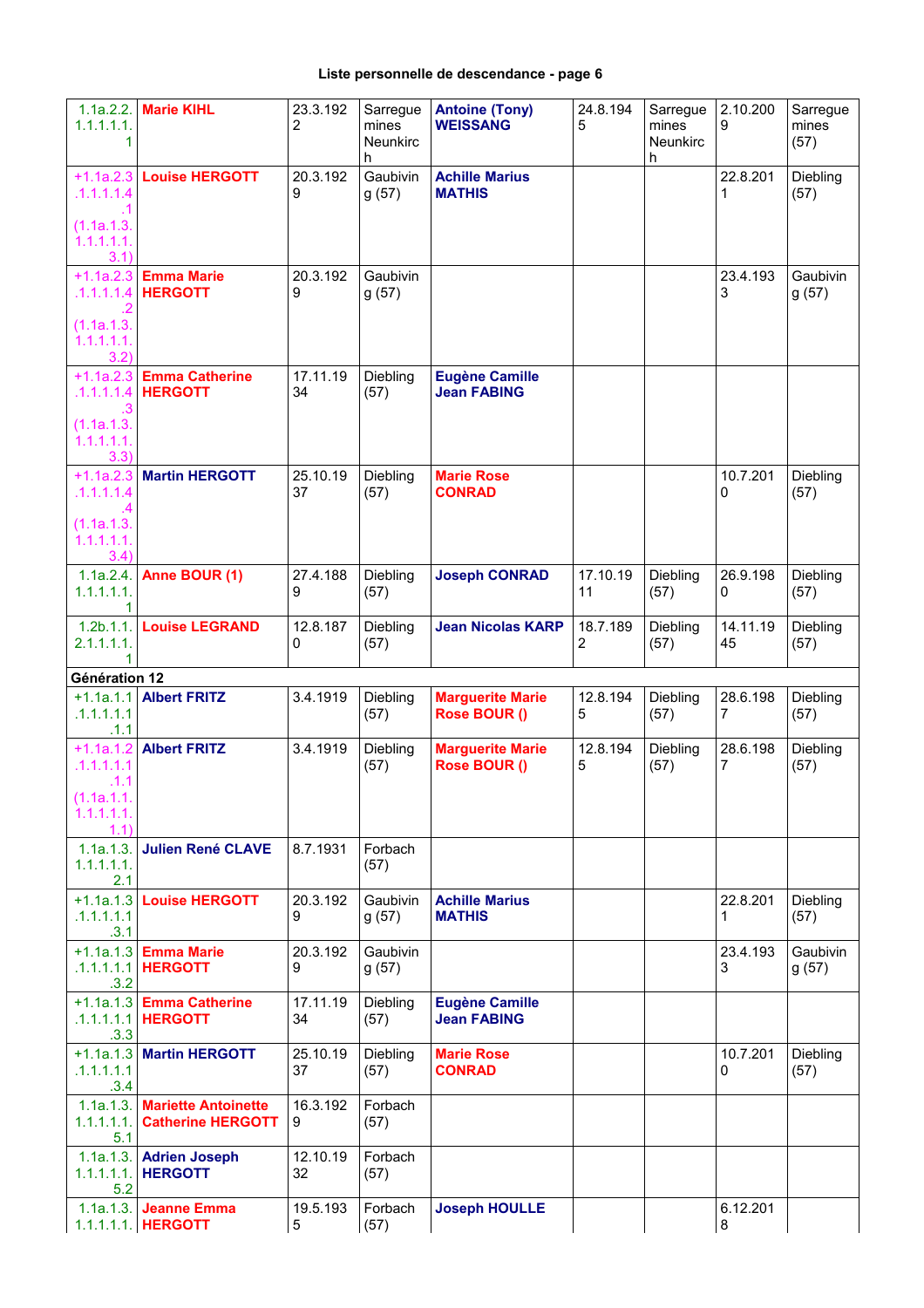| 5.3                                                                       |                                                      |                            |                           |                                          |               |                  |               |                                         |
|---------------------------------------------------------------------------|------------------------------------------------------|----------------------------|---------------------------|------------------------------------------|---------------|------------------|---------------|-----------------------------------------|
| 6.1                                                                       | 1.1a.1.3. Adrienne Delphine<br>1.1.1.1.1. Emma GREFF | 14.11.19<br>30             | Oeting<br>(57)            |                                          |               |                  |               |                                         |
| $1.1.1.1.1.$ GREFF<br>6.2                                                 | 1.1a.1.3. Jean Joseph Léon                           | 24.3.193<br>4              | Oeting<br>(57)            |                                          |               |                  |               |                                         |
| $1.1.1.1.1.$ GREFF<br>6.3                                                 | 1.1a.1.3. Gilbert François                           | 29.7.193<br>8              | Oeting<br>(57)            |                                          |               |                  |               |                                         |
| $1.1.1.1.1.1$ FABING<br>1.1                                               | 1.1a.2.1. Eugène Camille Jean                        | 8.9.1935                   | Diebling<br>(57)          | <b>Emma Catherine</b><br><b>HERGOTT</b>  |               |                  | 11.2.198<br>7 | Forbach<br>(57)                         |
| 1.2                                                                       | 1.1a.2.1. Marius Joseph<br>1.1.1.1.1. Nicolas FABING |                            |                           | <b>Jeanne Véronique</b><br><b>PASTOK</b> |               |                  |               |                                         |
| a.4a.1                                                                    | 1.1a.2.1. Eliane Marguerite<br>1.1.2.1.1 GUERBER     | 26.12.19<br>39             | Diebling<br>(57)          | <b>Aloyse PANTER</b>                     |               |                  |               |                                         |
| 1.1.2.1.1<br>a.4a.2                                                       | 1.1a.2.1. Mireille GUERBER                           | 1944                       |                           | <b>Jean Paul DEHE</b>                    |               |                  |               |                                         |
| 1.1a.2.1.<br>1.1.2.1.1<br>a.6b.1                                          | <b>Jean Marie WECKER</b>                             | 25.8.193<br>9              | Sarregue<br>mines<br>(57) |                                          |               |                  | 26.6.201<br>5 | Forbach<br>(57)                         |
| 1.1.2.1.1<br>a.6b.2                                                       | 1.1a.2.1. Joseph WECKER                              | 5.5.1941                   | Sarregue<br>mines<br>(57) |                                          |               |                  | 13.1.201<br>4 | Forbach<br>(57)                         |
| 1.1.2.1.1<br>a.6b.3                                                       | 1.1a.2.1. Simon WECKER                               | 6.5.1945                   | Sarregue<br>mines<br>(57) |                                          |               |                  | 8.8.2013      | <b>Berlin</b>                           |
| 1.1.2.1.1<br>a.6b.4                                                       | 1.1a.2.1. Jacqueline WECKER                          | 7.1955                     | Sarregue<br>mines<br>(57) | <b>Gérard BOUR</b>                       |               |                  | 11.9.199<br>3 | Sarregue<br>mines<br>(57)               |
| $+1.1a.2.1$<br>.1.1.2.1.1<br>a.8b.1<br>(1.1a.1.1.<br>1.1.1.1.1.<br>1.1.1) | <b>Casimir FRITZ</b>                                 | 15.12.19<br>45             | Diebling<br>(57)          | <b>Elise WALSTER</b>                     |               |                  |               |                                         |
| .1.1.2.1.1<br>a.8b.2<br>(1.1a.1.1.<br>1.1.1.1.1.<br>1.1.2)                | $+1.1a.2.1$ Gabriel FRITZ                            |                            |                           |                                          |               |                  |               |                                         |
| 1.1a.2.1.<br>1.1.2.1.1<br>a.9b.1                                          | <b>Livier BRICKA</b>                                 | 5.1957                     | Sarregue<br>mines<br>(57) |                                          |               |                  | 5.1961        | Sarregue<br>mines<br>Welferdin<br>g(57) |
| 1.1a.2.1.<br>1.1.2.1.1<br>a.9b.2                                          | <b>Caroline BRICKA</b>                               | 18.7.195<br>9              | Saint-<br>Avold<br>(57)   | <b>Jean WIT</b>                          |               |                  |               |                                         |
| .1.1.2.1.1<br>a.10.1<br>(1.1a.1.3.<br>1.1.1.1.1.<br>3.1.1)                | +1.1a.2.1 Danielle MATHIS                            | 14.4.194<br>9              | Diebling<br>(57)          |                                          |               |                  |               |                                         |
| $+1.1a.2.1$<br>.1.1.2.1.1<br>a.10.2<br>(1.1a.1.3.<br>1.1.1.1.1.<br>3.1.2) | <b>Marie-Yvonne</b><br><b>MATHIS</b>                 | 25.11.19<br>50             | Diebling<br>(57)          | <b>Achille Joseph</b><br><b>WACK</b>     | 7.10.197<br>2 | Diebling<br>(57) |               |                                         |
| .1.1.2.1.1                                                                | +1.1a.2.1 Marie Madeleine<br><b>MATHIS</b>           | 25.7.195<br>$\overline{2}$ | Diebling<br>(57)          | <b>Léon STAWIARSKI</b>                   | 9.1978        | Diebling<br>(57) |               |                                         |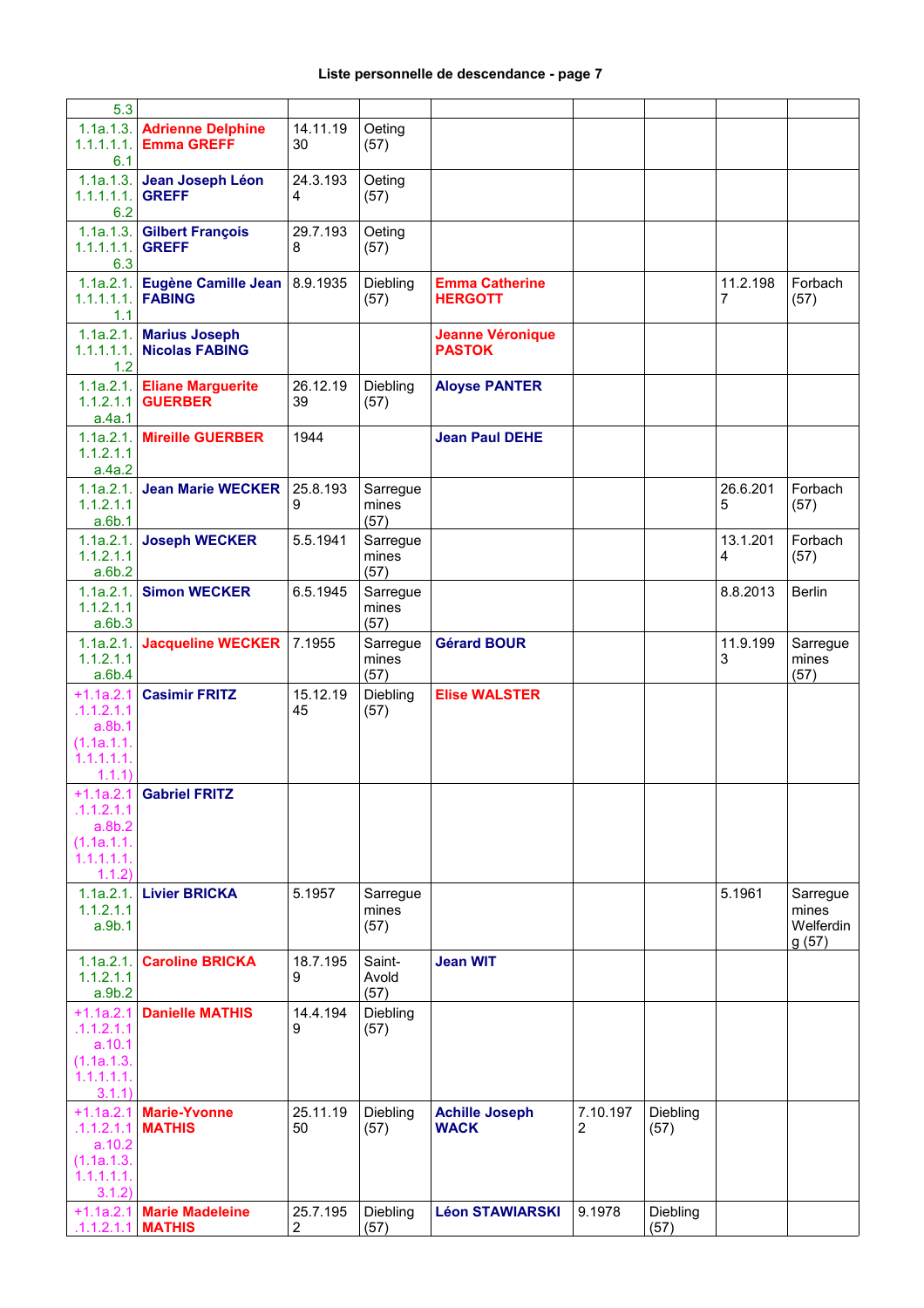| a.10.3<br>(1.1a.1.3.                            |                           |                |                           |                                             |                |                  |                |                           |
|-------------------------------------------------|---------------------------|----------------|---------------------------|---------------------------------------------|----------------|------------------|----------------|---------------------------|
| 1.1.1.1.1.<br>3.1.3)                            |                           |                |                           |                                             |                |                  |                |                           |
| $+1.1a.2.1$<br>.1.1.2.1.1                       | <b>Marius MATHIS</b>      | 23.3.195<br>8  | Diebling<br>(57)          |                                             |                |                  | 5.9.2016       | Narbonne<br>(11)          |
| a.10.4<br>(1.1a.1.3.                            |                           |                |                           |                                             |                |                  |                |                           |
| 1.1.1.1.1.<br>3.1.4)                            |                           |                |                           |                                             |                |                  |                |                           |
| $+1.1a.2.1$<br>.1.1.2.1.1                       | <b>Benoit MATHIS</b>      | 18.10.19<br>63 | Diebling<br>(57)          |                                             |                |                  |                |                           |
| a.10.5<br>(1.1a.1.3.<br>1.1.1.1.1.<br>3.1.5)    |                           |                |                           |                                             |                |                  |                |                           |
| $+1.1a.2.1$<br>.1.1.2.1.1<br>a.10.6             | <b>Martine MATHIS</b>     | 30.8.196<br>5  | Diebling<br>(57)          |                                             |                |                  |                |                           |
| (1.1a.1.3.<br>1.1.1.1.1.<br>3.1.6               |                           |                |                           |                                             |                |                  |                |                           |
| 1.1a.2.2.<br>1.1.1.1.1.<br>1.1                  | <b>Claudine WEISSANG</b>  | ~1952          | Sarregue<br>mines<br>(57) | <b>Antoine</b><br><b>RODRIGUEZ</b>          |                |                  |                |                           |
| 1.1a.2.4.<br>1.1.1.1.1.<br>1.1                  | <b>Aloyse CONRAD</b>      | 18.3.192<br>0  | Diebling<br>(57)          | <b>Hedwige Elisabeth</b><br><b>BONICHOT</b> |                |                  |                |                           |
| $+1.2b.1.1$<br>.2.1.1.1.1                       | <b>Louise KARP</b>        | 1.1.1893       | Diebling<br>(57)          |                                             |                |                  | ~1953          | Diebling<br>(57)          |
| .1.1<br>(1.1a.2.3.<br>1.1.1.1.1                 |                           |                |                           |                                             |                |                  |                |                           |
| $+1.2b.1.1$<br>.2.1.1.1.1<br>.1.2<br>(1.1a.2.3. | <b>Victor KARP</b>        | 19.5.189<br>4  | Diebling<br>(57)          | <b>Marie Elisabeth</b><br><b>FERSING</b>    | 4.5.1925       | Diebling<br>(57) | 3.11.197<br>9  | Sarregue<br>mines<br>(57) |
| 1.1.1.1.2)<br>$+1.2b.1.1$                       | <b>Joseph KARP</b>        | 14.8.189       | Diebling                  | <b>Josephine ERNST</b>                      | 2.8.1921       | Loupersh         | 18.12.19       | Forbach                   |
| .2.1.1.1.1<br>.1.3<br>(1.1a.2.3.                |                           | 5              | (57)                      |                                             |                | ouse (57)        | 73             | (57)                      |
| 1.1.1.1.3)                                      |                           |                |                           |                                             |                |                  |                |                           |
| $+1.2b.1.1$<br>.2.1.1.1.1<br>.1.4               | <b>Marie Jeanne KARP</b>  | 1.12.189<br>6  | Diebling<br>(57)          | <b>Léon HERGOTT</b>                         | 14.11.19<br>27 | Diebling<br>(57) | 26.4.196<br>0  | Diebling<br>(57)          |
| (1.1a.2.3.<br>1.1.1.1.4)                        |                           |                |                           |                                             |                |                  |                |                           |
| $+1.2b.1.1$<br>.2.1.1.1.1<br>.1.5               | <b>Josephine KARP</b>     | 22.7.189<br>8  | Diebling<br>(57)          |                                             |                |                  | 2.3.1899       | Diebling<br>(57)          |
| (1.1a.2.3.<br>1.1.1.1.5                         |                           |                |                           |                                             |                |                  |                |                           |
| $+1.2b.1.1$<br>.2.1.1.1.1<br>.1.6               | <b>Catherine KARP</b>     | 6.11.189<br>9  | Diebling<br>(57)          | <b>Joseph Léonard</b><br><b>ERNST</b>       |                |                  | 20.10.19<br>67 | Diebling<br>(57)          |
| (1.1a.2.3.<br>1.1.1.1.6                         |                           |                |                           |                                             |                |                  |                |                           |
| Génération 13                                   |                           |                |                           |                                             |                |                  |                |                           |
| $+1.1a.1.1$<br>.1.1.1.1.1<br>.1.1.1             | <b>Casimir FRITZ</b>      | 15.12.19<br>45 | Diebling<br>(57)          | <b>Elise WALSTER</b>                        |                |                  |                |                           |
| $+1.1a.1.1$<br>.1.1.1.1.1                       | <b>Gabriel FRITZ</b>      |                |                           |                                             |                |                  |                |                           |
| .1.1.2<br>.1.1.1.1.1                            | +1.1a.1.3 Danielle MATHIS | 14.4.194<br>9  | Diebling<br>(57)          |                                             |                |                  |                |                           |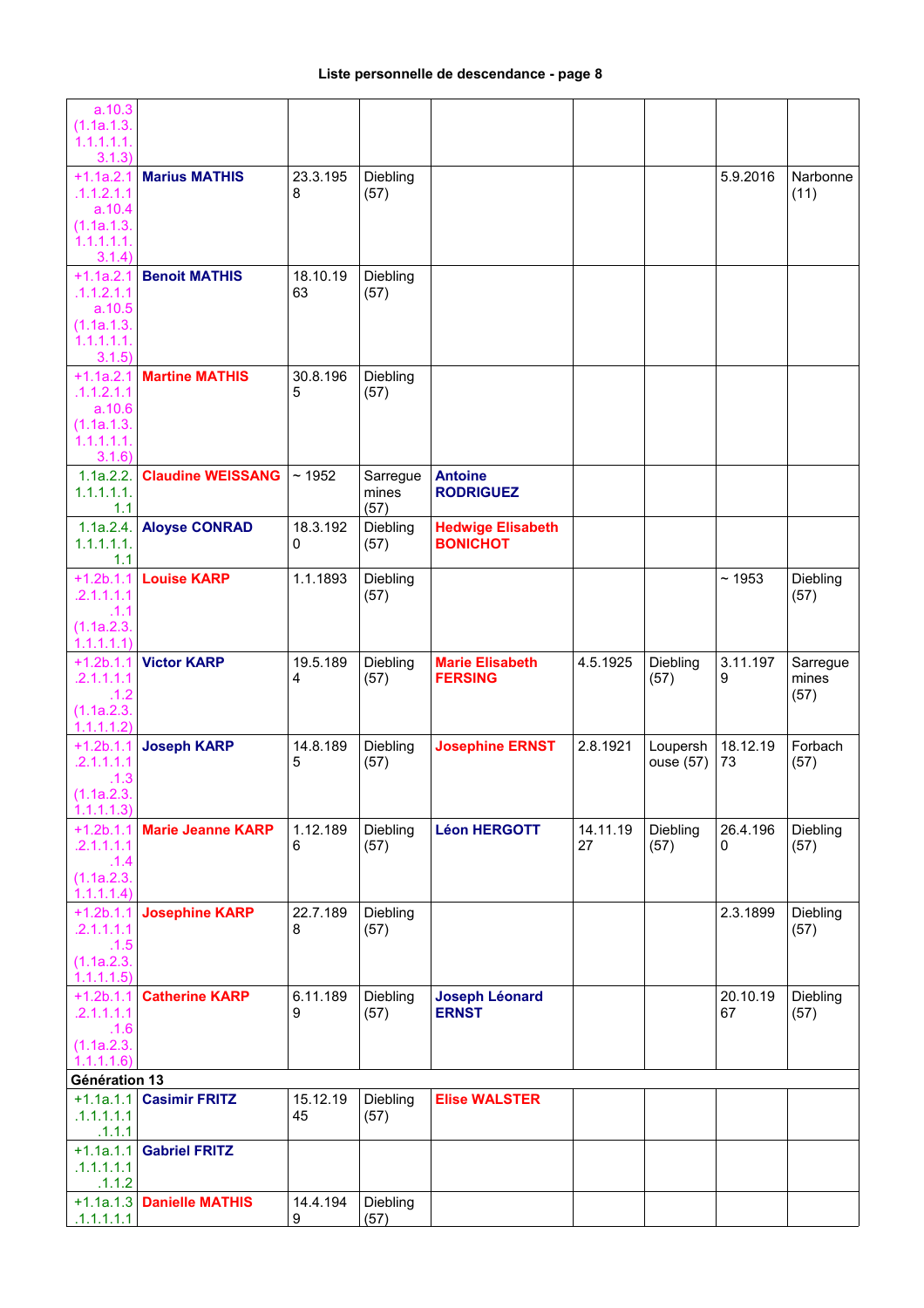| .3.1.1                        |                             |                |                   |                        |           |                   |          |          |
|-------------------------------|-----------------------------|----------------|-------------------|------------------------|-----------|-------------------|----------|----------|
|                               | +1.1a.1.3 Marie-Yvonne      | 25.11.19       | Diebling          | <b>Achille Joseph</b>  | 7.10.197  | Diebling          |          |          |
| $.1.1.1.1.1$ MATHIS<br>.3.1.2 |                             | 50             | (57)              | <b>WACK</b>            | 2         | (57)              |          |          |
|                               | $+1.1a.1.3$ Marie Madeleine | 25.7.195       | Diebling          | <b>Léon STAWIARSKI</b> | 9.1978    | Diebling          |          |          |
| $.1.1.1.1.1$ MATHIS           |                             | $\overline{2}$ | (57)              |                        |           | (57)              |          |          |
| .3.1.3                        |                             |                |                   |                        |           |                   |          |          |
|                               | +1.1a.1.3 Marius MATHIS     | 23.3.195       | Diebling          |                        |           |                   | 5.9.2016 | Narbonne |
| .1.1.1.1.1                    |                             | 8              | (57)              |                        |           |                   |          | (11)     |
| .3.1.4                        |                             |                |                   |                        |           |                   |          |          |
| $+1.1a.1.3$                   | <b>Benoit MATHIS</b>        | 18.10.19       | Diebling          |                        |           |                   |          |          |
| .1.1.1.1.1                    |                             | 63             | (57)              |                        |           |                   |          |          |
| .3.1.5                        |                             |                |                   |                        |           |                   |          |          |
|                               | $+1.1a.1.3$ Martine MATHIS  | 30.8.196       | Diebling          |                        |           |                   |          |          |
| .1.1.1.1.1                    |                             | 5              | (57)              |                        |           |                   |          |          |
| .3.1.6                        | +1.1a.1.3 Didier FABING     |                |                   |                        |           |                   |          |          |
| .1.1.1.1.1                    |                             |                |                   |                        |           |                   |          |          |
| .3.3.1                        |                             |                |                   |                        |           |                   |          |          |
|                               | +1.1a.1.3 Christine FABING  |                |                   |                        |           |                   |          |          |
| .1.1.1.1.1                    |                             |                |                   |                        |           |                   |          |          |
| .3.3.2                        |                             |                |                   |                        |           |                   |          |          |
| $+1.1a.1.3$                   | <b>Dominique FABING</b>     |                |                   |                        |           |                   |          |          |
| .1.1.1.1.1                    |                             |                |                   |                        |           |                   |          |          |
| .3.3.3                        |                             |                |                   |                        |           |                   |          |          |
|                               | +1.1a.1.3 Catherine FABING  |                |                   |                        |           |                   |          |          |
| .1.1.1.1.1<br>.3.3.4          |                             |                |                   |                        |           |                   |          |          |
| $+1.1a.2.1$                   | <b>Didier FABING</b>        |                |                   |                        |           |                   |          |          |
| .1.1.1.1.1                    |                             |                |                   |                        |           |                   |          |          |
| .1.1.1                        |                             |                |                   |                        |           |                   |          |          |
| (1.1a.1.3.                    |                             |                |                   |                        |           |                   |          |          |
| 1.1.1.1.1.                    |                             |                |                   |                        |           |                   |          |          |
| 3.3.1)                        |                             |                |                   |                        |           |                   |          |          |
| $+1.1a.2.1$                   | <b>Christine FABING</b>     |                |                   |                        |           |                   |          |          |
| .1.1.1.1.1<br>.1.1.2          |                             |                |                   |                        |           |                   |          |          |
| (1.1a.1.3.                    |                             |                |                   |                        |           |                   |          |          |
| 1.1.1.1.1.                    |                             |                |                   |                        |           |                   |          |          |
| 3.3.2)                        |                             |                |                   |                        |           |                   |          |          |
|                               | +1.1a.2.1 Dominique FABING  |                |                   |                        |           |                   |          |          |
| .1.1.1.1.1                    |                             |                |                   |                        |           |                   |          |          |
| .1.1.3                        |                             |                |                   |                        |           |                   |          |          |
| (1.1a.1.3.<br>1.1.1.1.1.      |                             |                |                   |                        |           |                   |          |          |
| 3.3.3)                        |                             |                |                   |                        |           |                   |          |          |
| $+1.1a.2.1$                   | <b>Catherine FABING</b>     |                |                   |                        |           |                   |          |          |
| .1.1.1.1.1                    |                             |                |                   |                        |           |                   |          |          |
| .1.1.4                        |                             |                |                   |                        |           |                   |          |          |
| (1.1a.1.3.                    |                             |                |                   |                        |           |                   |          |          |
| 1.1.1.1.1.<br>3.3.4)          |                             |                |                   |                        |           |                   |          |          |
| 1.1a.2.2.                     | <b>Marc RODRIGUEZ</b>       | 5.5.1971       | Sarregue          | <b>Maryline WACK</b>   |           |                   |          |          |
| 1.1.1.1.1.1.                  |                             |                | mines             |                        |           |                   |          |          |
| 1.1.1                         |                             |                | (57)              |                        |           |                   |          |          |
|                               | 1.1a.2.4. Marie Rose CONRAD | 17.2.194       | Diebling          | <b>Martin HERGOTT</b>  |           |                   |          |          |
| 1.1.1.1.1.                    |                             | 2              | (57)              |                        |           |                   |          |          |
| 1.1.1                         |                             |                |                   |                        |           |                   |          |          |
| Génération 14                 |                             |                |                   |                        |           |                   |          |          |
| 1.1a.1.3.                     | <b>Joël WACK</b>            | 2.10.197       | Sarregue          | <b>Karen</b>           | 11.8.200  | Sarregue          |          |          |
| 1.1.1.1.1.1.<br>3.1.2.1       |                             | 3              | mines             | <b>MORCHOISNE</b>      | 0         | mines             |          |          |
|                               | 1.1a.1.3.   Maryline WACK   | 14.8.197       | (57)              | . Marc RODRIGUEZ       | $\bullet$ | (57)<br>$\bullet$ |          |          |
| 1.1.1.1.1.                    |                             | 5              | Sarregue<br>mines |                        |           | $\bullet$         |          |          |
| 3.1.2.2                       |                             |                | (57)              | <b>Claude WANNER</b>   |           |                   |          |          |
|                               | 1.1a.1.3. Régis WACK        | 15.6.198       | Sarregue          |                        |           |                   |          |          |
| 1.1.1.1.1.                    |                             | 4              | mines             |                        |           |                   |          |          |